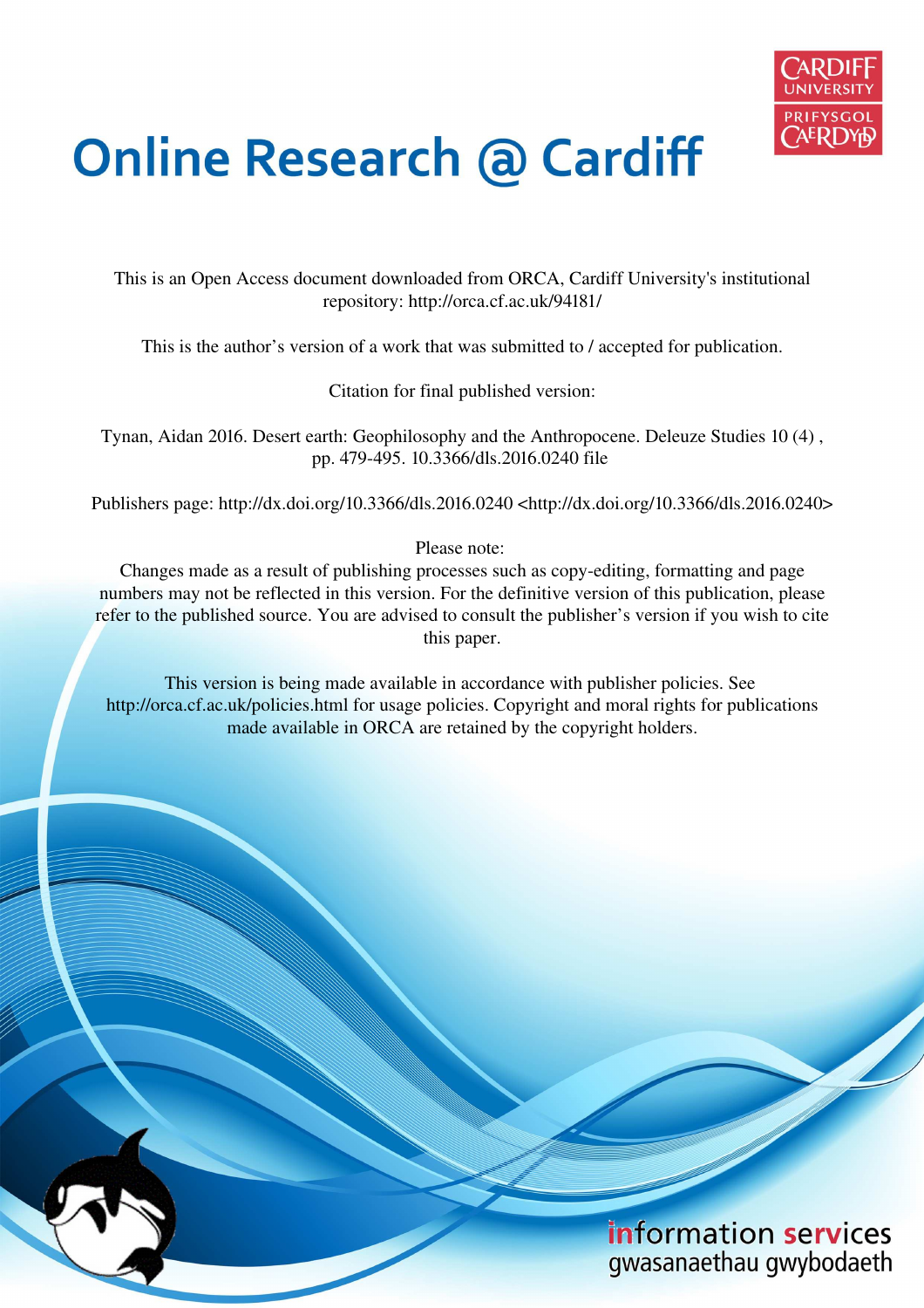## **Desert Earth: Geophilosophy and the Anthropocene**

#### Abstract:

The figure of the desert features extensively throughout the two volumes of *Capitalism and Schizophrenia* and is a recurring motif in Deleuze's sole-authored works. While recent book length studies place geophilosophy at the forefront of Deleuze and Guattari's thought (Flaxman 2012; Woodard 2013; Gasché 2014), the theme of the desert is mentioned in these studies only in passing, if at all. Understanding the role of the desert in the evolution of Deleuze and Guattari's collaborative enterprise is, however, important for a number of reasons: firstly, it allows us to track the relationship between schizoanalysis and the wider project of geophilosophy and why the one necessary implies the other. Secondly, it helps us to position Deleuze and Guattari's work relative to other key figures such as Nietzsche and Heidegger who employ images of deserts and wastelands in their critique of modernity. Thirdly, and most importantly, it gives us a framework for theorizing the Anthropocene—and the forms of capitalist spatiality that dominate it—as an epoch of both physical and metaphysical desertification in which the relationship between life and its material ground becomes ever more uncertain. The article concludes by relating Deleuze's remarks on desert islands to our contemporary environmental condition.

## **I. Desert Desire**

The theme of the desert occupies a curious place in Deleuze's work, positioned somewhere between a concept proper and an aesthetic figure. From his earliest writing, the desert is used to evoke the sense of a 'world without others'. The early article 'Desert Islands', for example, discusses the Robinsonades of Defoe and Giraudoux and argues that the literary figure of the desert island manifests a 'mythical recreation of the world' (Deleuze 2004: 12). Creation is defined here as a geoaesthetic movement of separation and beginning anew. Our aesthetic fascination with geography more generally may thus be said to embody the deterritorialising movement of desire. We can discern here an important link between desire as flight or errancy and the desert as a nomadic topography, the word 'desert' stemming from the Greek 'eremos', meaning not only a barren or empty place but a place into which one may flee, as an eremite. It is all too easy to write off Deleuze's fascination with desert islands—to which I return in more detail below—as the manifestation of an escapist or regressively 'other-worldly' tendency in Deleuze's thought, as Hallward does (Hallward 2006: 23). What I argue here, however, is that a consideration of the desert contributes much to our understanding of what Gregg Lambert has called Deleuze and Guattariǯs Ǯpolitical geologyǯ (Lambert 2005: 220). This is especially relevant when it comes to theorizing the Anthropocene, which has been characterized by some as an age of deserts (Eswaran, Reich and Veraslip 2006; Vince 2014: 192).

The desert imagery deployed throughout *Anti-Oedipus* forms a key part of the mythopoetic, frequently apocalyptic, style in which that book was written. Yet there is a conceptual consistency at work in this desert poetics that can to be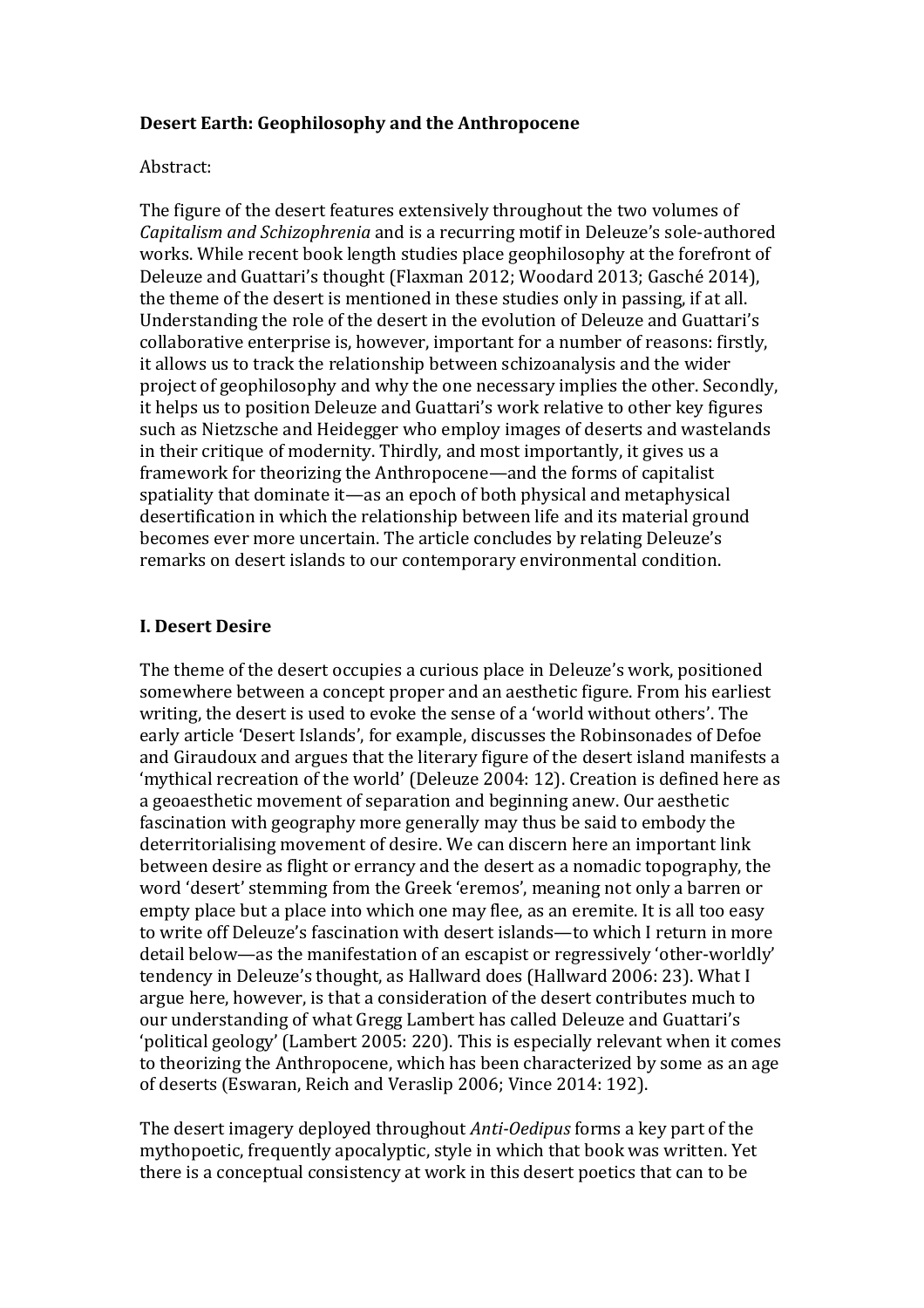used to understand how the schizoanalytic conception of desire involves the production of a particular kind of space. The body without organs—a concept I return to throughout—is frequently defined in topographical terms as 'the edge of the deterritorialized socius, the desert at the gates of the city' on which desire, freed from its investment in social reproduction, roams nomadically (Deleuze and Guattari 1983: 102). The 'revolutionary investment of desire' is thus said to be 'desert-desire' (Deleuze and Guattari 1983: 378). From the libidinal and emotional impoverishment generally associated with schizophrenia, Deleuze and Guattari seek to extrapolate the principles of the production of reality itself:

everything has been said about the paucity of reality, the loss of reality, the lack of contact with life, autism and athymia. Schizophrenics themselves have said everything there is to say about this, and have been quick to slip into the expected clinical mold. Dark world, growing desert: a solitary machine hums on the beach, an atomic factory installed in the desert. But if the body without organs is indeed this desert, it is as an indivisible, nondecomposable distance over which the schizo glides in order to be everywhere something real is produced, everywhere something real has been and will be produced. (Deleuze and Guattari 1983: 86)

We shall see to what extent this idea of a production of reality from the basis of a zero intensity state, conceived via the aesthetics of the desert, encompasses much of Deleuze's thought.

Throughout *A Thousand Plateaus*, the desert theme is developed in increasingly complex ways. Deleuze and Guattari argue that European Romanticism in its different forms, including its fascistic variants, invokes depopulation, the absence of a people, through an experience of the Earth as 'solitary' or 'deserted' (Deleuze and Guattari 1987: 340). Likewise, they tell us that modernist composer Varèse's *Dèserts* 'populated the Gobi desert with insects and stars constituting a becoming-music of the world' (Deleuze and Guattari 1987: 309). The 'denuded tree' of the Wolf-Man's dream is a 'full body' on which desire can be redistributed anew according to the logic of animal packs. The production of any multiplicity is repeatedly said to require a bare or impoverished surface of this sort on which the ties of old lineages can be dissolved.

The desert and steppe are frequently used to exemplify smooth or intensive space. Smooth space is defined through the concept of the *nomos*, an ancient Greek term relating to the inhabitation of spaces peripheral to the city: '[the *nomos*] stands in opposition to the law or the *polis,* as the backcountry, a mountainside, or the vague expanse around a city' (Deleuze and Guattari 1987: 380). In *Difference and Repetition*, Deleuze had begun articulating an Ǯaesthetic of intensities' forming the basis of the concept of smooth space (Deleuze 1994: 244). The properties by which we perceive space—length, area, volume—exist not only as measurable quantities but as immeasurable, purely 'ideal' or intensive differences: distance in itself, size in itself. These intensive quantities constitute a transcendental aesthetic—the conditions governing all sense perception—by way of a paradox: they cannot be perceived because their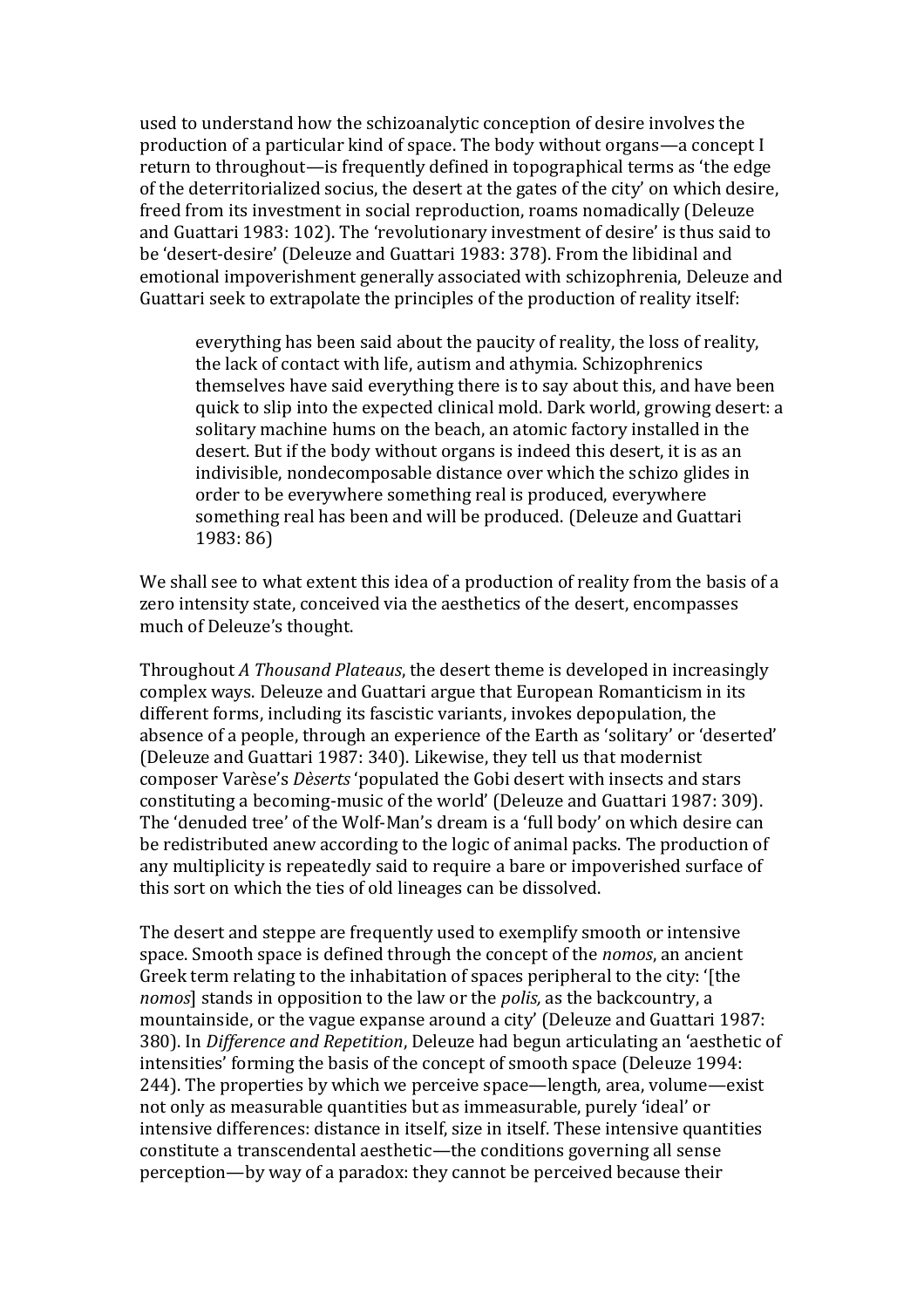realization in measurable extensity conceals or—in thermodynamic terms— 'cancels' them, hence their pure ideality. But they are also 'what can only be perceived' in that they alone furnish the energetic raw material from which our perceptions forge reality (Deleuze 1994: 231).

Deleuze is drawing on a philosophical tradition stretching back to Plato when he maintains that the ground of physical reality is ideal. But he also subverts this tradition by suggesting that ideality leads us into groundlessness. The closer we try to get to the physical ground of the thing-in-itself the more we approach an 'unground' (Deleuze 1994: 288-9). Objects in space possess the physical depth and permanence they do by keeping this unground, or metaphysical depth, concealed in extensive forms. Crucially, however, the unground becomes accessible to thought not as some abyssal nothingness behind appearances but as a pure surface. The ground 'rises to the surface', as if our perception were part of the genesis of matter itself (Deleuze 1994: 275). There is a point at which we discern something absolute in space—intensive quantities, differences in their pure form: distance in itself or size in itself. These intensities are ideal, but crucially from the point of view of Deleuze's political philosophy—they are not rational. In fact, they precipitate a collapse of rational categories into a delirium; they cause a 'catastrophe' to overwhelm the rational order of our representations (Deleuze 1994: 35). Deleuze borrows from Schelling the geological example of a volcanic line whose eruption announces 'universal "ungrounding"' (Deleuze 1994: 230). The ideality of grounding thus forms a paradoxical identity with the irrational thing-in-itself.

This is what explains why Deleuze and Guattari's account of the production of space is based much less on a history of labour and social relations—as it is, for example, in Henri Lefebvre's work—than a history of desire and perception. While, for Lefebvre, 'bodies—deployments of energy—produce space and produce themselves, along with their motions, according to the laws of space', for Deleuze and Guattari the body produces space precisely through an overturning of law, including the law of entropy itself (Lefebvre 1991: 171). The body without organs is produced by a libidinal energy crisis of the desiring machines—what psychiatry calls schizophrenia—by which the machines freeze or 'stop dead'. The petrified, rigidified body that results is marked by an impoverishment of life. But, to the extent that the body has been stripped bare of its organic investments, it provides a new ground via an ungrounding by which the rational divisions of space characteristic of the *polis*, or State form, as opposed to the *nomos*, may be critiqued, challenged and resisted.

## **II. Desert Immanence**

In his discussions of grounding Deleuze is exploiting a tension deeply embedded in the Western experience of space which Deleuze and Guattari develop in overtly environmental and agricultural terms. If 'the tree has dominated Western reality and all of Western thought', they argue, then this is because Western culture has generally adopted the form of the 'root-foundation: *Grund, racine, fondement'*. The metaphysics of grounding and the physics of cultivation are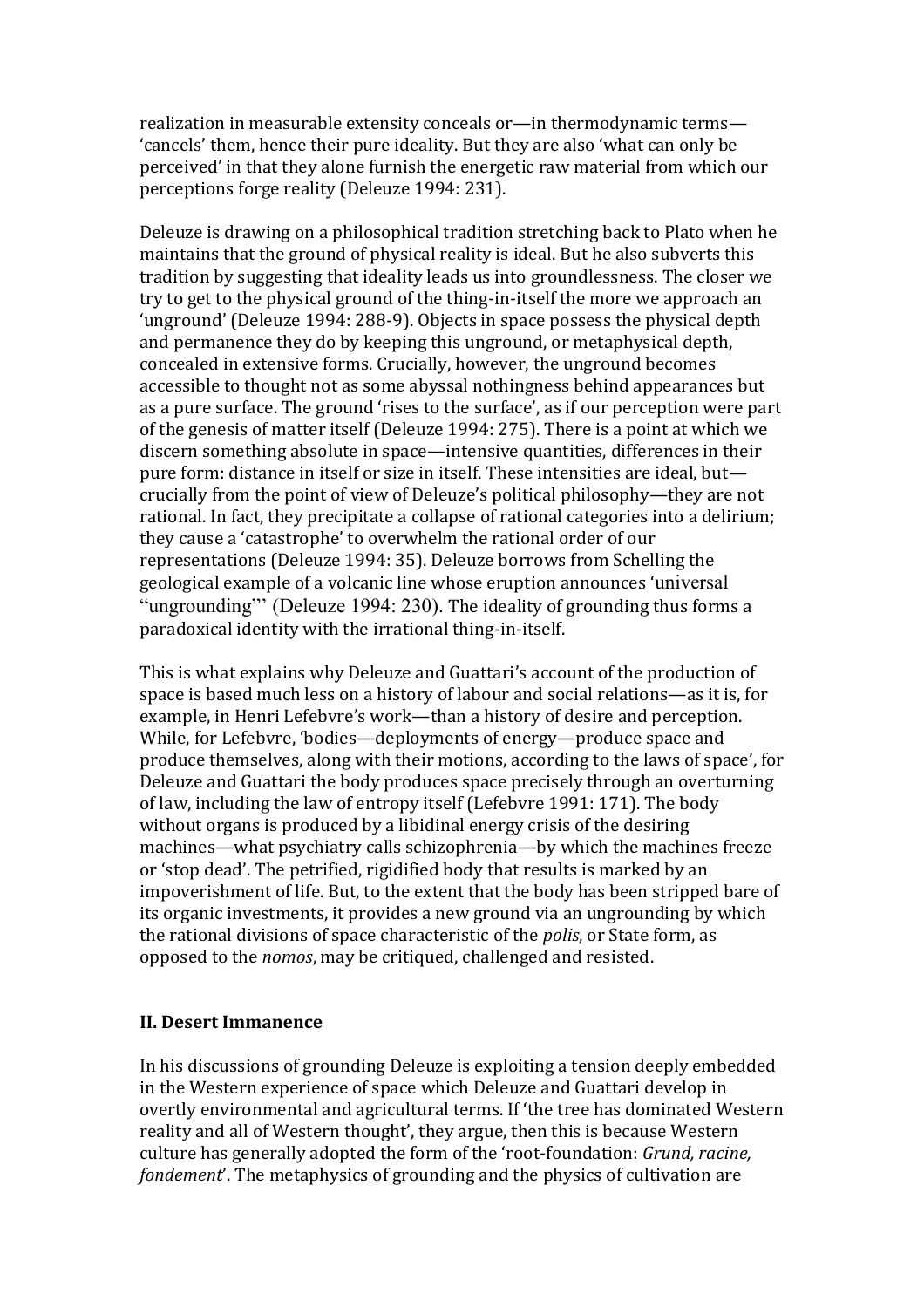implicated in one another: 'the West has a special relation to the forest, and deforestation: the fields carved from the forest are populated with seed plants produced by cultivation based on species lineages of the arborescent type' (Deleuze and Guattari 1987: 18). But this obsession with roots has from the very first coexisted with forms of cultivation that draw close to desert experience. The clearing of forests is, after all, a deracination. It is thus only against the backdrop of rootlessness that Western arborescence emerges.

The very notion of transcendence, 'a specifically European disease', has its origins in the desert experience of the seminomadic Biblical Hebrews (Deleuze and Guattari 1987: 18). As Bible scholar Herbert Schneidau writes,

to Bedouin, as to Don Juan in Mexico, the desert is full of immanent Ǯpower spots,ǯ the landscape is mythologized, and is neither lifeless nor terrifying. But to the seminomad who must live next to it yet could not flourish on it, the desert's formlessness could suggest ... the 'Wholly' Other.' Ultimately, it is the discontinuity of the desert with the usual forms of life that could give the paradox of a concrete image of transcendence. (Schneidau 1976: 143)

Western culture developed in close proximity to deserts in a way that has lead to a complex entanglement of immanence and transcendence. Environmental philosopher Paul Shepard maintains that 'the dry landscapes of Egypt, Sumer, Assyria, Palestine, and the Eastern European and Eurasian borders of the Mediterranean Sea fashioned many of the concepts that define Occidental civilization' (Shepard 1982: 47). The opposition of immanence and transcendence is thus not a dualism but relates to different ways of perceiving the same space: the desert, with its unbroken expanses, can suggest pure presence or continuity, but in its hostility to organic life it also suggests the radical discontinuity of a world left bereft by a presence that has withdrawn to the heavens.

According to Deleuze and Guattari, philosophy began in the commercial world of Greece, which was 'like an "international market" organized along the borders of the Orient'. The Greek archipelago constituted a zone of immanence in relation to the transcendent model of the archaic eastern imperial States. The first philosophers are those who 'come from the borderlands of the Greek world, strangers in flight, breaking with empire and colonized by people of Apollo' (Deleuze and Guattari 1994: 87). The historian Jean-Piere Vernant would appear to back this up when he argues that the Platonic innovation of the immortal, rational soul arose not with the Dionysian cults but with the *iatromanteis*, literally 'physician-seers' who 'where the precursors of the philosophers and whose legend suggests a comparison with the figure and conduct of the shaman of the civilizations of northern Asia'. These shamanic or sage-like figures 'are individuals on the margins of the social group, distinguished by their asceticism, which might include retreats in the desert' (Vernant 2006: 384).

It was Nietzsche who first proposed that the philosopher emerged from desert ascetics: 'In the desert the truthful have always dwelled, the free spirits, as the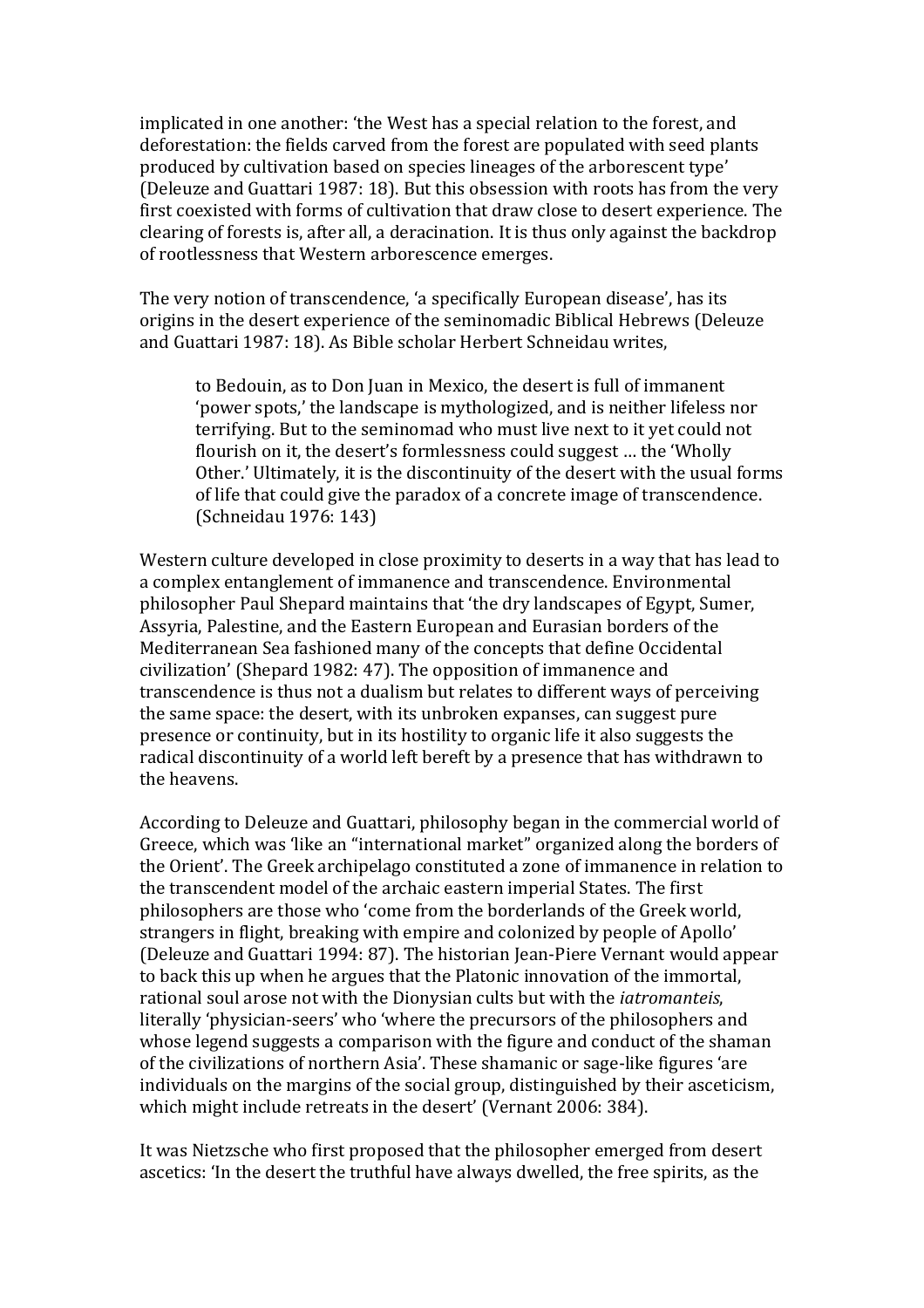rulers of the desert; but in the cities dwell the well-fed, famous wise men—the draft animals' (Nietzsche 2006: 80). The first philosophers followed the religious ascetics into the wastes, drawn there by a promise of sovereignty, and philosophical abstraction is thus seen as inseperable from this dissolution of social bonds provided by the desert. But the philosophers returned to the marketplace, bringing something of the desert back with them. As Vernant suggests, the Greek city's 'social institutions established the separation between nature and society that is the conceptual prerequisite for the exercise of rational thought. With the coming of the city, the political order was separated from the organization of the cosmos'. This broke the old continuity of nature and society and the philosopher's success was in part down to his ability to theorise this new separation and thus contribute to social harmony. Desert immanence, in the form of metaphysical abstraction, is established within the transcendence of law: just as nature or *phusis* could be judged to be purposeful, so too could social order be submitted to a just measure. Vernant argues that there emerges in the sixth century BC a new distribution, replacing the old *nomos*, based on an abstract conception of justice characterized by *isonomia* or geometrical equality stressing equilibrium and the balance of forces (Vernant 2006: 387-8).

## **III. Desert Earth**

What geophilosophy amounts to, then, is a means of tracing the relationships between thought, politics, and space that have dominated Western consciousness, but it also insists that our concepts and institutions have been geographically conditioned. We have yet to explore this in relation to the Anthropocene, but we can note how the desert plays a key yet extremely ambiguous role in all these respects both as physical space and metaphysical *topos*. Deleuze and Guattari even suggest, at one point, that desire as a political force can be first detected in the ascetic Christians of the third to the fifth centuries who fled the Roman Empire for the deserts of Egypt, Syria, and Palestine. In figures such as St. Anthony, a simultaneous retreat from the world and an attempt to reconstitute it as a spiritual empire in the wilderness gave rise to the duality of deterritorialisation and reterritorialisation that defines the modern State (Deleuze and Guattari 1983: 222).

Throughout *Anti-Oedipus*, Deleuze and Guattari develop Nietzscheǯs contention that capitalism is established within the Christian ascetic ideal and produces a secularized form of it in its insistence on the punitive logic of debt. Marx diagnosed the essential contradiction of capital as the ever-diminishing relative rate of profit accompanying every absolute increase. Deleuze and Guattari's Nietzschean interpretation of this is that the capitalist machine works via a selfinhibiting movement akin to the paradox of a growing barrenness. The means by which money produces money realizes a form of growth shorn from life yet which continues to rely on the formal properties of organic reproduction:

Capital is indeed the body without organs of the capitalist, or rather of the capitalist being. But as such, it is not only the fluid and petrified substance of money, for it will give to the sterility of money the form whereby money produces money. It produces surplus value, just as the body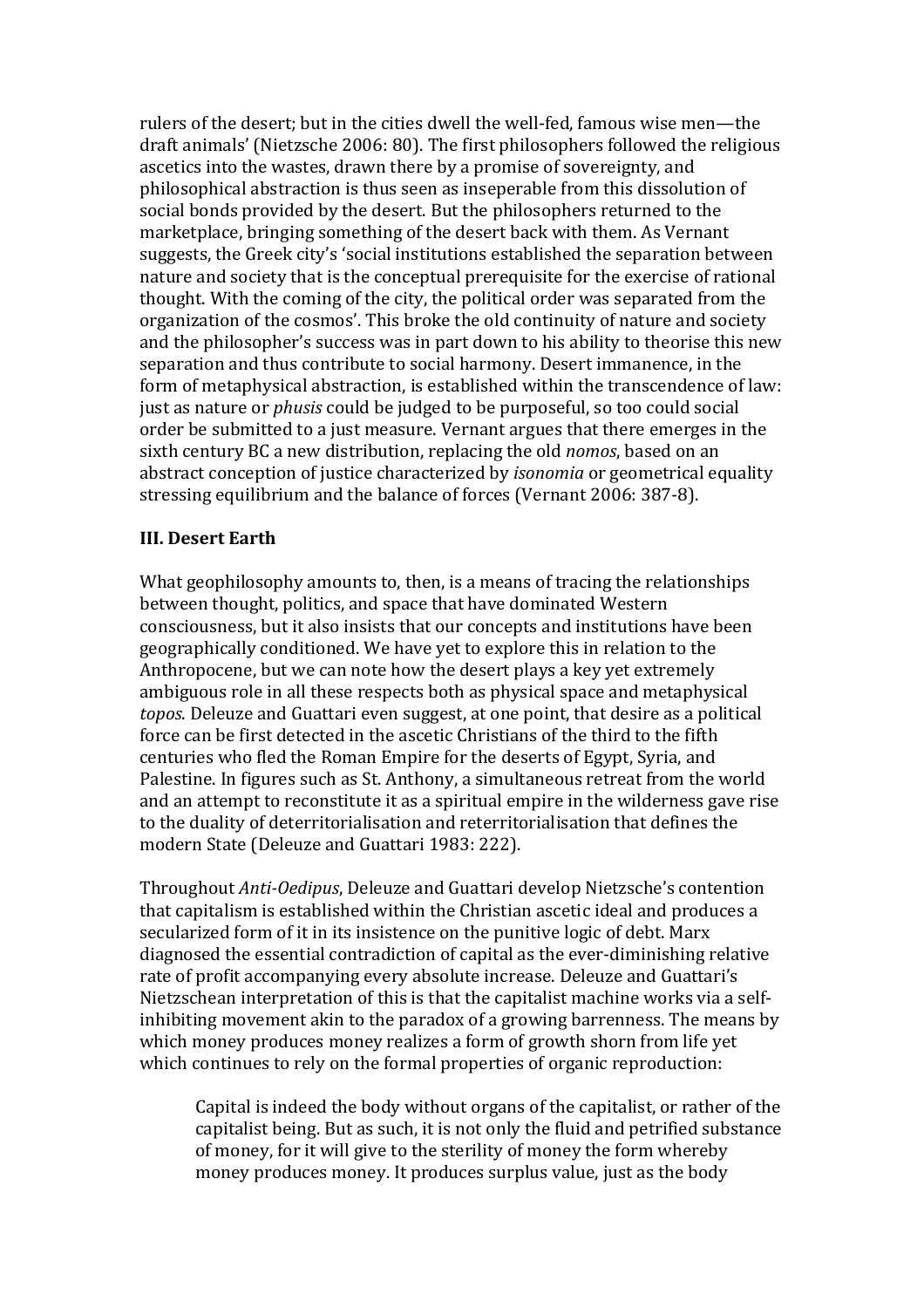without organs reproduces itself, puts forth shoots, and branches out to the farthest corners of the universe. (Deleuze and Guattari 1983: 10)

With this arborescent desert, capital takes on the role previously occupied, in the primitive social machine, by the Earth. If the latter is typically mythologized as a primary fertility, a cosmic egg or placenta, then the capitalist socius recreates the Earth in its own image as a mode of propagation without life. As the State acquires global reach through surveillance technologies and military expansion, it needs an immanent environment in which to move and must regard the Earth as a vast smooth space:

one no longer goes from one point to another, but rather holds space beginning from any point: instead of striating space, one occupies it with a vector of deterritorialization in perpetual motion. This modern strategy was communicated from the sea to the air, as the new smooth space, but also to the entire Earth considered as desert or sea. As converter and capturer, the State does not just relativize movement, it reimparts absolute movement. It does not just go from the smooth to the striated, it reconstitutes smooth space; it reimparts smooth in the wake of the striated. It is true that this new nomadism accompanies a worldwide war machine whose organization exceeds the State apparatuses and passes into energy, military-industrial, and multinational complexes. (Deleuze and Guattari 1987: 387)

It is no longer a question of a simple opposition of smooth and striated but of a worldwide mode of production of smooth space that State power must find ways to manage. This suggests a kind a desert theopolitics of the modern State. Deleuze and Guattari observe that religions have so often taken root in the desert because they need an 'encompassing element' to oppose to a 'center': 'the entire history of the desert concerns the possibility of its becoming the encompassing element, and also of being repelled, rejected by the center, as though in an inversion of movement' (Deleuze and Guattari 1987: 574). The desert provides a geography in which transcendence is continually reclaimed within an expanding immanence. Thus, 'the great imperial religions need a smooth space like the desert, but only in order to give it a law that is opposed to the *nomos* in every way, and converts the absolute' (Deleuze and Guattari 1987: 495). Capitalist globalisation itself is a chapter in the history of desert immanence: 'The absolute is now the horizon or background, in other words, the Encompassing Element without which nothing would be global or englobed' (Deleuze and Guattari 1987: 494).

A geophilosophy of the Anthropocene would surely have to acknowledge how, since the 18th century, the concept of nature has played the role of encompassing element in a way that has shaped our contemporary environmental condition. Timothy Morton has argued that many of the key ideas of environmentalism stem from a Romantic era aesthetics that sought to evoke an idea of the environment as a surrounding atmosphere: 'the rhetoric of nature depends upon something I define as an ambient poetics, a way of conjuring up a sense of a surrounding atmosphere or world' (Morton 2007: 22). We find such rhetoric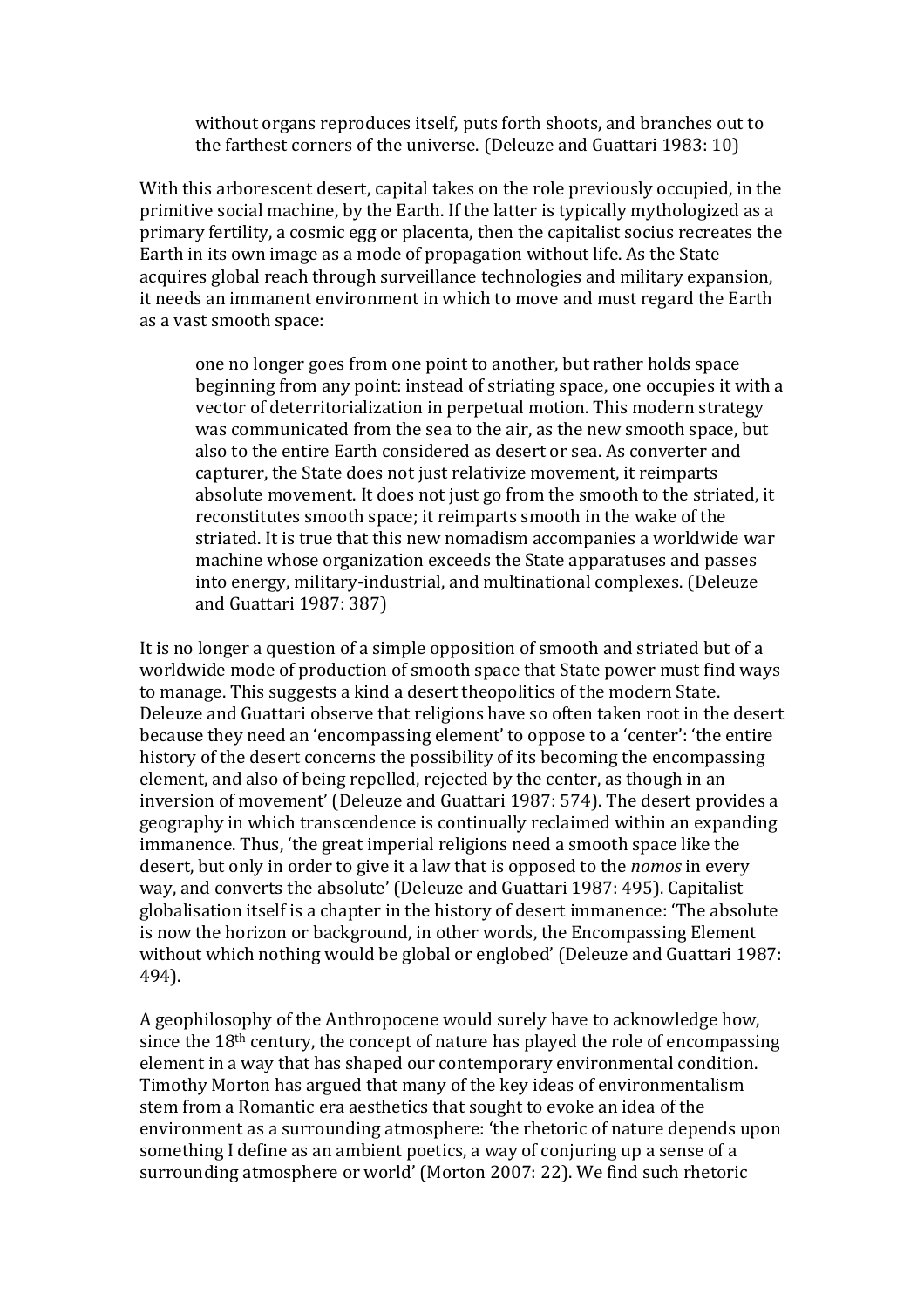running through the language of Wordsworth and Shelley, for example. Morton's polemic is that contemporary environmental consciousness suffers as a result of its Romantic heritage from the contradictory position that nature is said to be, at once, a substantial 'Thing Over There', withdrawn and separate from us, and an ethereal medium that exists in-between things, holding them together (Morton 2007: 1). We can leave Morton's object oriented solution to this problem to one side and observe that the deadlock he describes corresponds to the foregoing account of geophilosophy: nature is habitually invoked by environmental discourse as both a transcendent, withdrawn object and an immanent, encompassing world.

Understood in this way, geophilosophy offers some key resources for theorising the spread of physical deserts that has come to define our contemporary environmental condition. What is called 'desertification' has been acknowledged as a key aspect of life in the Anthropocene (Eswaran, Reich and Veraslip 2006). While definitions have been hotly contested by environmental and social scientists, desertification generally relates to the ways in which the productivity of land degrades as a result of human practices such as overgrazing and deforestation. While it has been acknowledged as a major problem occurring on every inhabited continent, with some accounts suggesting that arable land is being lost at a rate of 12 million hectares a year (Vince 2014: 192), debates over the causes of desertification often centre on the cultural and aesthetic values attached to desert landscapes and the biases ingrained in Western conceptions of nature.

At issue in the political ecology of desertification is the link between value cultural and economic—and the land as ground of human activity. The forced settlement of nomads has a long history in colonial policy, and a certain image of the desert as a place nefarious rootlessness has accompanied this. The French colonial administration in Africa, for example, sought to settle nomads not only for ecological reasons or to manage the population but because it was deemed necessary as part of their 'civilising mission' (Benjaminsen and Berge 2004: 52). Today, however, it is recognized that one of the major causes of desertification in Africa has been 'the conversion of nomadic pastoral societies to sedentary lifestyles with a focus on raising cash crops instead of subsistence ones' (Whyte 2013: 143). Nevertheless, the image of the desert as the site of social and moral degeneration retains a currency.

Recent work on desertification has drawn on Deleuze and Guattari to acknowledge the baleful influence of a certain view of the natural environment based on ideas of predictability and equilibrium. In the colonial encounters in the 'New World' deserts of Australia, the Americas and Southern Africa,

landscapes have been carved into fenced holdings with defined livestock carrying capacities, while people have been encouraged and coerced to settle, often in bounded reservations and following ethnicide … or as an underclass and labour pool ... 'Wild lands' have been purified of undesirable beasts—from wild dog to tsetse fly—only to later become the desired and imagined spaces of 'untouched Edenic Nature', or the locales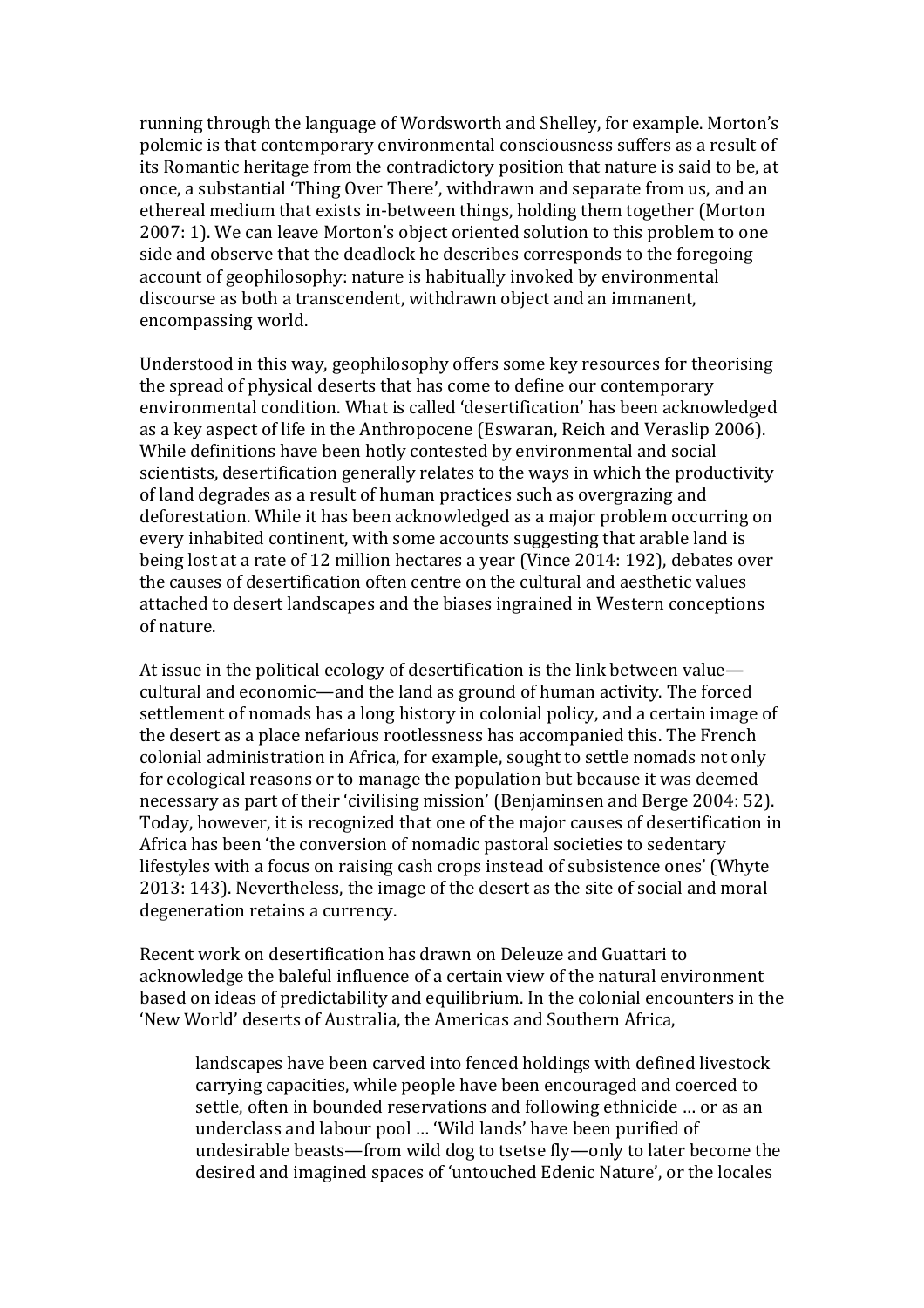of various 'community-based conservation' schemes designed to 'upfront' wildlife and wild landscapes. (Sullivan and Homewood 2003: 7).

It was the agricultural stratificiation of these non-Western smooth spaces that created the conditions for land degradation. To an eye accustomed to territorialized and stratified space, deserts suffer from being systems lacking equilibrium and stability. Estimations of land productivity are thus made against a conception of the natural environment as a system in equilibrium. Nature can only function as an encompassing element if it remains an indifferent background, a *terra nullius* for human achievement. To the extent that it fails in this role, it becomes an endangered object, an untouchable Eden. It has been widely acknowledged that once non-equilibrium dynamics are applied to dryland ecologies, our valuation of land productivity changes correspondingly and we can see that nomadic land practices, far from spreading the desert, may in fact be perfectly suited to life in it. Our metaphysics of nature, however, prevent us from seeing in what sense the desert produces, just as colonial agriculture stifled nomadism.

In short, desertification as a physical process involves a metaphysics of values, and this is why it has lead to so much contention among scientists. But, extrapolating from this, we can suggest in a properly geophilosophical register that the desert is precisely where the link between ground and value becomes broken or uncertain and thus amenable to change as our traditional methods of evaluation break down. As Deleuze says in 'What is Grounding?', 'all who propose values to us appeal to a ground' (Deleuze 2015: 16). Ungrounding would then be a loss of all values, an abyssal *Abgrund* consummate with the universal desertification signaled in the warning cry raised by Nietzsche in *Thus Spoke*  Zarathustra that 'the desert grows' (Nietzsche 2006: 248). If, however, as Deleuze says with respect to Nietzsche, all values are the products of the forces of an evaluating agency—which might be termed will to power, becoming, desire or, simply, life—then ungrounding also serves to liberate this agency and produce new values on a global scale (Deleuze 1983: 1).

## **IV. Robinson's Paradox**

Desertification is the reduction or loss of the biological productivity of land, but this presupposes a set of values concerning what land is for and how it should be used. Crucially, it also presupposes a model of what Deleuze and Guattari call antiproduction: a limit to production, a realm of anti-value that conditions production as the latter's zero intensity ground. How could we recognize a landscape from which all value has disappeared, and how could we determine to what extent its valuelessness is human or natural in origin? These are mere questions of method to scientists (Bestelmeyer et al. 2015), but they go far beyond ecology and raise the Nietzschean problem of nihilism. For Nietzsche, a 'basic fact of the human will' is its 'horror vacui', its fear of nothingness or emptiness (Nietzsche 1997: 68). The will is innately capable of apprehending its own voiding in a generalized loss of meanings and aims. The ascetic ideal—the attachment to a 'spiritual' domain of values rather than to the physical here and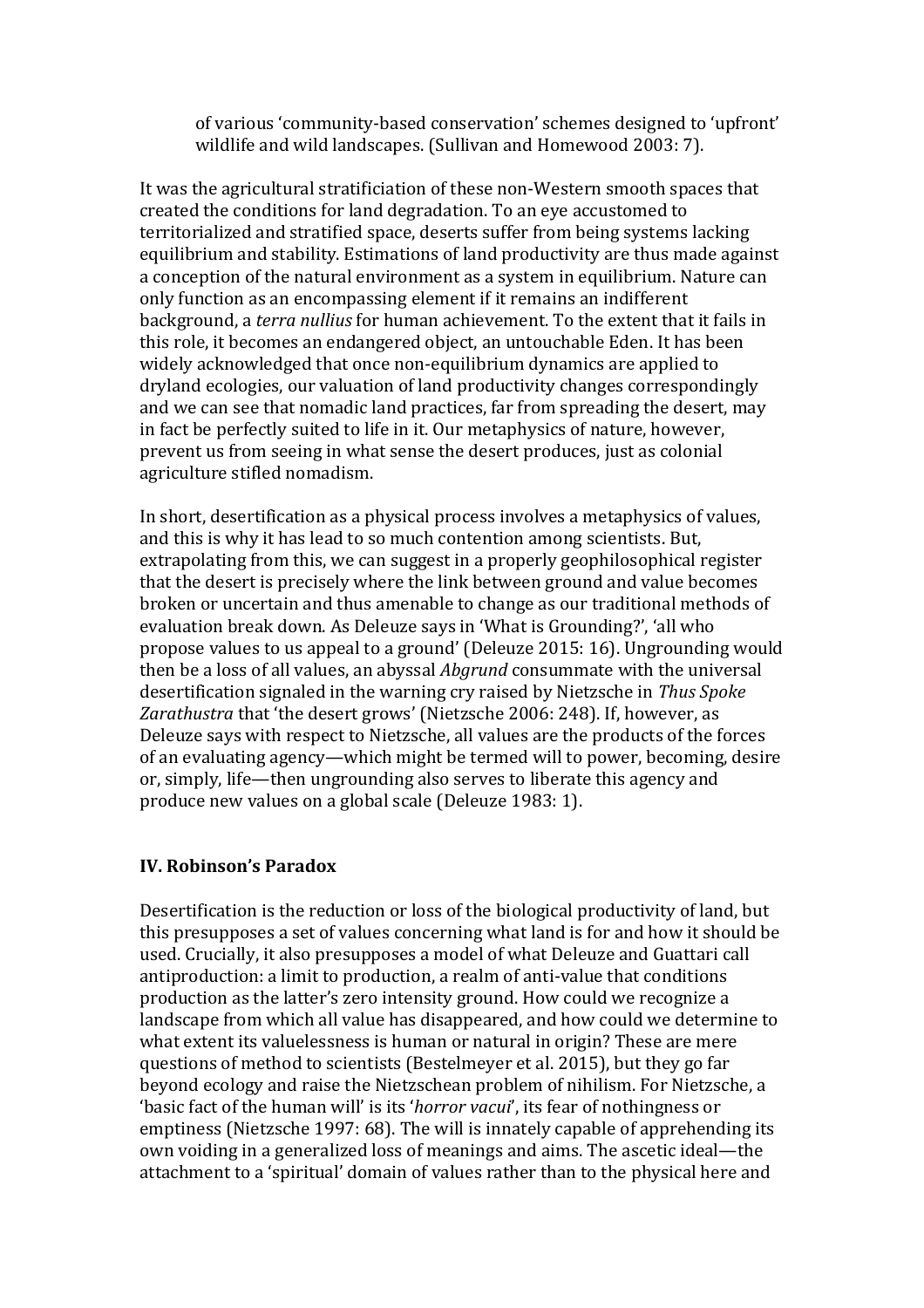now—emerges as a solution to this horror. Faced with the spectre of a nothingness of will, the will instead decides to will the nothingness of a spiritual reality.

If, following Nietzsche and Deleuze and Guattari, the problem of nihilism and the ascetic ideal is how we should understand the history of Western consciousness from monotheism to capitalism, then the Anthropocene, as the product of capitalist modernity, is an environmental inscription of the ascetic ideal in global, geological terms. The ascetic ideal sought a solution to the problem of nihilism by constructing another world, a spiritual empire built from the will's own self-denial. The desert, where nature appears to void itself, was the perfect location for this project. Capitalism, however, disenchants empty space in a historically unprecedented way. Capitalist globalization proceeds, as we've seen, through a movement of displacement from centre to periphery. It borrows from religion the manner in which it displaces its own limits. It goes to the very ends of the Earth, to the polar wastes, but it also produces artificial wastelands and non-spaces within its own metropolitan centres. These, however, lack the sublime power of the deserts that produced the ascetic ideal. The latter, having once sought out the desert in order to cultivate itself, has given rise, in its transition from religion to capital, to a concretization of its spiritual deserts in the shape of the junkspaces, drosscapes and edgelands that are now acknowledged as an increasingly prominent feature of the post-industrial landscapes of the developed world (for discussions of these concepts, see Koolhaas 2013, Berger 2006, and Farley and Roberts 2012).

We can return to the Robinsonade here as a key component of Anthropocene aesthetics. Robinson on his island plays out a paradox, Deleuze writes in *The Logic of Sense*, because he must eke out an existence from the meager resources offered by the island while obeying social and moral codes that presume the conquest of nature has already taken place (Deleuze 1990: 49). Deleuze compares this with similar paradoxes identified in different ways by Levi-Strauss and Lacan: we always have an excess of signifiers over signifieds, too many signs relative to what we actually know. No matter how totalizing our symbolic systems are, they fail to map fully onto the reality they are supposed to capture. There is thus a structural imbalance that fuels totalisation (or what Deleuze and Guattari will go on to call paranoia). What allows a symbolic system such as language to work despite this is what structuralists call the 'empty' of 'floating' signifier, a signifer with a zero symbolic value. This is a mobile 'empty square', as Deleuze calls it, a transcendental 'object =  $x'$  that 'is always displaced in relation to itself and thus allows the structure to work despite its inherent contradiction (Deleuze 2004: 185-6). Levi-Strauss's concept of 'mana' and Lacan's concept of the phallus are the best-known examples of these.

The theme of the empty signifier is well known as an aspect of structuralist thought, but what is remarkable is that Deleuze's engagement with it brings into view a geophilosophical transformation of psychoanalysis that ultimately leads him beyond the limitations of the latter and into the realms of schizoanalysis. Deleuze names the paradox of the empty signifier 'Robinson's paradox' because he identifies its zero symbolic value with the energetic zero of the desert island.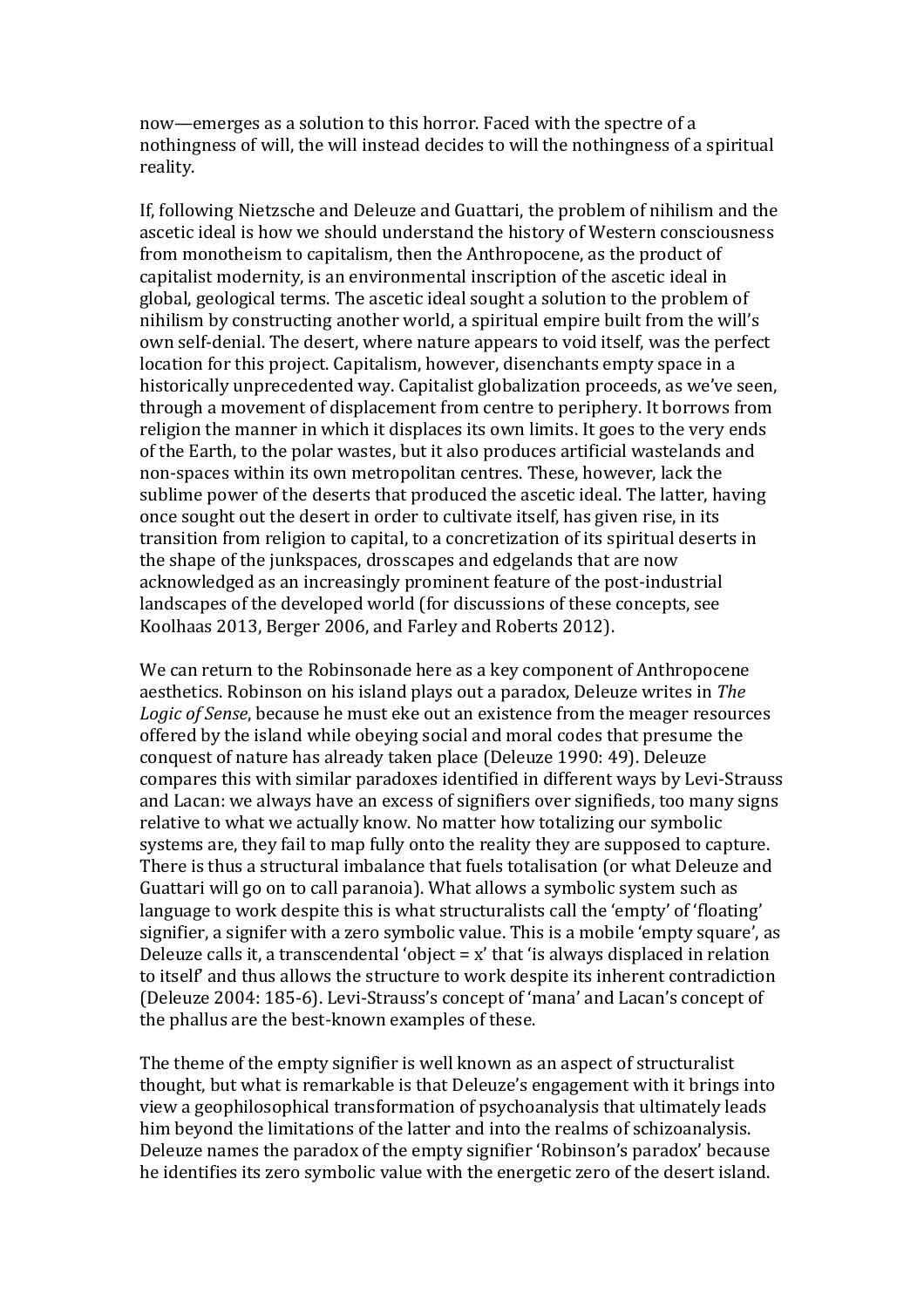Two texts from different parts of Deleuze's career are relevant here. The first is his early essay 'Desert Islands', and the second is the appendix to *The Logic of Sense* in which he provides a quasi-Lacanian reading of Michel Tournier's novel *Friday*.

ǮDesert )slandsǯ presents us with what is perhaps Deleuzeǯs earliest articulation of the concept that he will come to call 'the desert of the body without organs'. In this text, Deleuze writes, echoing Heidegger's terminology, that desert islands reveal a profound opposition or 'strife' between land and ocean, surface and depth (Deleuze 2004: 9). There is a strife, a war or *polemos*, at work in the elemental heart of nature. Later Heidegger texts such as 'The Origin of the Work of Art' engage with the paradox of grounds in explicitly geophilosophical terms and draw on a Romantic poetics of nature: art works manifest a fundamental strife between the Earth, which is the withdrawn depth of things, and a world that discloses itself only by being grounded on the abyss of this withdrawal (Heidegger 1971: 47). Deleuze is clearly indebted to Heidegger in this early piece, but he's also developing a conception of 'desertedness' that differs from the latter's.

In his remarks on Nietzsche's growing desert Heidegger suggests that the age of secular, technoscientific rationality threatens to put an end to the strife of revelation and concealment through a technological homogenisation of experience (Heidegger 1968: 45-6). The modern world, in which the Earth is regarded as mere standing reserve of raw materials, becomes the desert of which Zarathustra warned. For Deleuze, on the other hand, the desert is the very product of elemental strife:

that an island is deserted must appear *philosophically* normal to us. Humans cannot live, nor live in security, unless they assume that the active struggle between earth and water is over, or at least contained. … In one way or another, the very existence of islands is the negation of this point of view … humans can live on an island only by forgetting what an island represents. Islands are either from before or for after humankind. (Deleuze 2004: 9)

We can never quite forget the original desertification, the shock of the original emptiness underlying every inhabitation; the unground rumbles beneath our territories and seeps into them. The desert is thus geophilosophically normal, but traumatic from the point of view of a life-world or a territory.

Deleuze and Guattari define geophilosophy as a form of 'thinking that takes place in the relationship of territory and the earth' (Deleuze and Guattari 1994: 85). At issue, then, is a disjunction between two kinds of origin: we are the products of our sociolinguistic territories or life-worlds, but we are also products of the Earth itself, of its geophysical processes. The inclusive disjunction between the two origins forms an originary desertedness, an absolute deterritorialisation underlying every territory. The desert is an 'Idea of humanity' before it is a geographical feature because every territory presupposes a primal intimation of the Earth as separate and alien from us, a bare surface on which our territories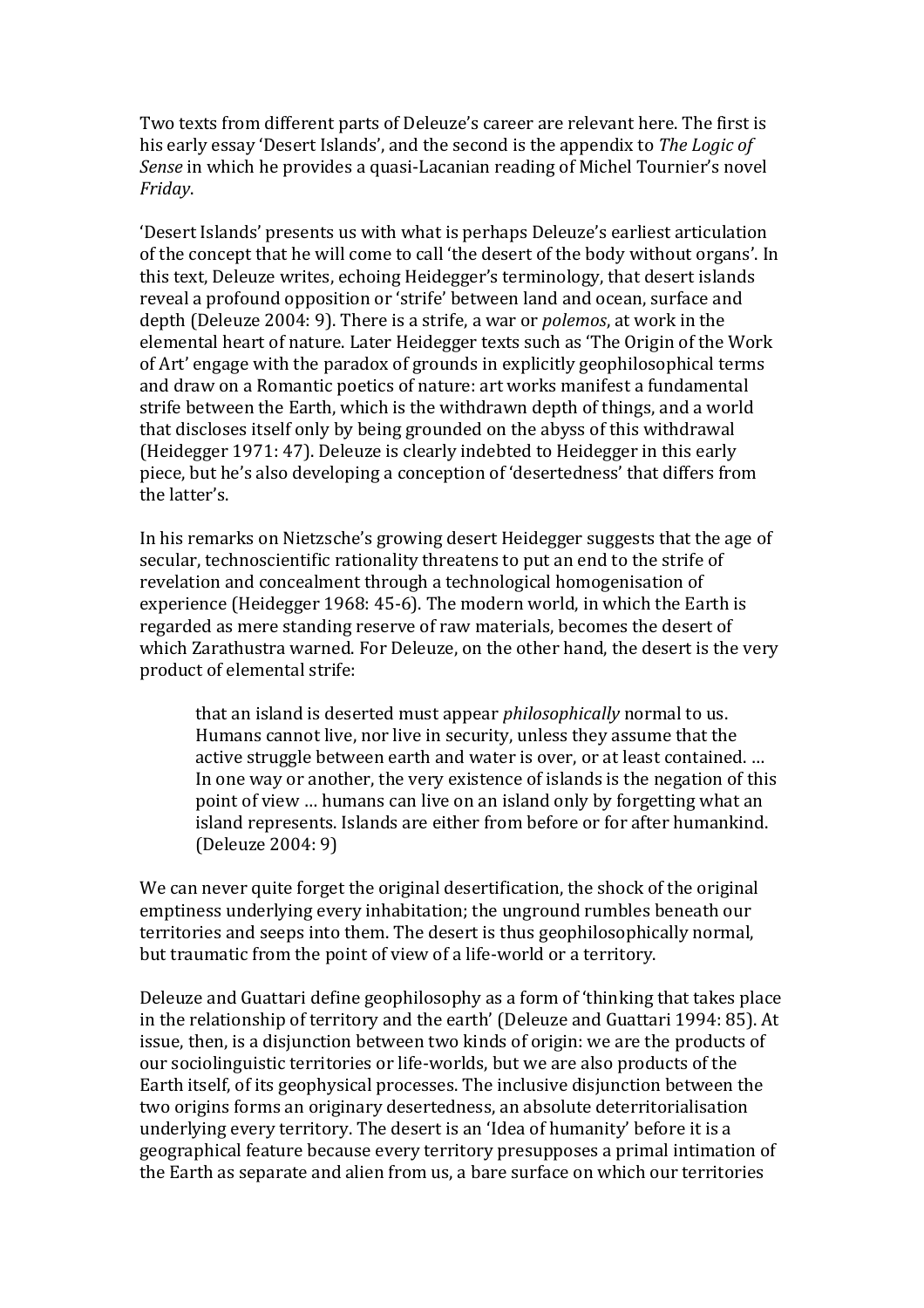can be formed (Deleuze 2004: 11). If we banish this Idea in order to live in a world, it continues to haunt the imagination, like a geological return of the repressed.

The origin is thus displaced, as if riven by an inherent self-opposition. The Robinsonade, starting with Defoe's novel, presents the desert island as the site of a rebeginning, a 'second origin'. Deleuze observes that myths and religions have long borne witness to notions of a second origin, often involving environmental catastrophes, such as Noah's flood. In this sense, myth tells us that the origin is always displaced, discovered only as rediscovered:

It is not enough that everything begin, everything must begin again once the cycle of possible combinations has come to completion. The second moment does not succeed the first: it is the reappearance of the first when the cycle of the other moments has been completed. The second origin is thus more essential than the first, since it gives us the law of repetition, the law of the series, whose first origin gave us only moments. (Deleuze 2004: 13)

We can read in these lines the germ of Deleuze's first two syntheses of time in *Difference and Repetition*, but we can also discern the emergence of the concept of the body without organs. The latter is described in *Anti-Oedipus* as 'an enormous undifferentiated object', an impassive whole body that interrupts the linear, connective chain of desiring machines which thereby experience an energy crisis as the body is flooded with antiproduction: 'everything stops dead for a moment, everything freezes in place-and then the whole process will begin all over again' (Deleuze and Guattari 1983: 7). Whereas the second origin has been mythologized in prior societies as life giving, 'a cosmic egg' facilitating miraculous rebirth, for modern experience it is felt in purely economic terms as an energetic zero, 'sterile' and 'unconsumable' (Deleuze and Guattari 1983: 8). Defoe's desert island is in this sense the exemplary ground of the reproduction of capital: 'the mythical recreation of the world from the deserted island gives way to the reconstitution of everyday bourgeois life from a reserve of capital' (Deleuze 2004: 12).

The desert island is the desacrilised second origin, the geographical manifestation of a *horror vacui* stripped of its sublimity and functioning only as a moment of an economic reproduction. For Defoe's Robinson, the problem is a reconstitution of bourgeois society on the basis of the second origin, but Tournier's reimagining allows Deleuze to speculate on how things might proceed differently once Robinson's energies are directed not towards origins but goals:

for Defoe it was the same thing to relate Robinson to the origin and to have him produce a world consistent with our own; it is the same thing for Tournier to relate him to aims and have him deviate or diverge with respect to the aims. Related to origins, Robinson must necessarily reproduce our world, but related to ends, he must deviate. (Deleuze 1990: 303-4)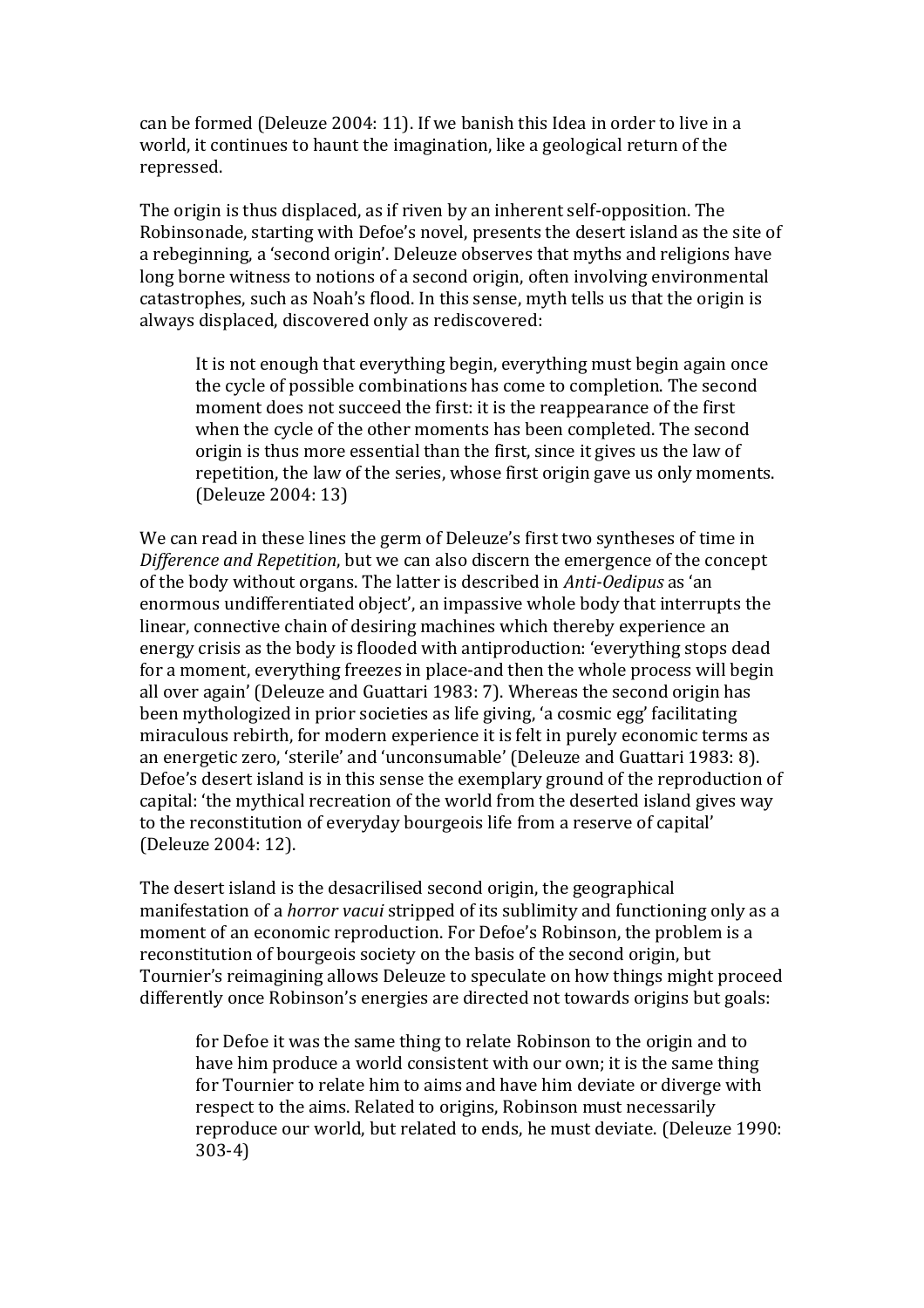In *Friday*, Robinson's goal is not to recreate bourgeois society but "dehumanization," the coming together of the libido and of the free elements, the discovery of a cosmic energy' (Deleuze 1990: 303). In contrast to Levinas's reading of the story, what Robinson discovers is not a transcendent 'other' in the guise of Friday, but an immanent 'world without others' (Levinas 1989: 148). This is not to say that Deleuze reproduces the traditional reading of Robinson's experience as one of heroic self-sufficiency. Rather, without others Robinson finds something beyond the world and beyond humanity, a 'pure surface', the Earth as ground. This is inseparable from the discovery of a new kind of energetics: 'the pure surface is perhaps what Others were hiding from us. It is perhaps at the surface, like a mist, that an unknown image of things is detached and, from the earth, a new surface energy without possible others' (Deleuze 1990: 315)

Lacan famously defined desire in terms of an 'Other' ingrained in us by our earliest experiences, a structure of exterior recognition that we internalize in order to give our desires meaning. Sexuality is thus defined as a relationship to this Other within subjectivity. But if sexuality is so prone to disorders it is because the Other is fundamentally lacking, its demands inscrutable or impossible to realise. There *is* no Other as such, nothing that could grant desire the ultimate meanings it seeks. This constitutes an energetic deadlock of lack and excess because desire is sustained only by way of an abyssal real that absorbs and neutralises it, while this real itself returns in the form of a traumatic, unconsumable remainder. Deleuze here can be seen as attempting to spring desire from this trap through what he calls 'desert sexuality'. Deleuze exploits Lacan's account of perversion as not only a deviation with respect to aims— Freud's classic definition—but also as a means of suspending the lack in the Other. For Lacan, the pervert plugs up, 'disavows', the lack in the Other and dissolves its essential otherness. Deleuze observes that the frozen or suffocating character of perverse scenarios—the iciness of Masoch, the apathy of Sade stems from the fact that the pervert surmounts lack by living in a world without the 'Other structure'. The lack, disavowed, becomes an intensity  $= 0$ . The pervert makes of desire 'a virtual centre or zero point' (Deleuze 1990: 304).

Desert sexuality offers something of a solution to Robinson's paradox because it liberates desire from the structures that effect its social capture. Schizophrenia may be said to pick up where perversion leaves off in Deleuze's thinking. In being disengaged from the structures that orient it to a world, desire becomes an exile, a desert desire. But through this very solitude, it becomes capable of investing the Earthǯs elemental strife or *polemos*. What Deleuze and Guattari go on to describe as the war machine—whose 'positive object' is to 'make the desert, the steppe, grow'—has its conceptual origins here (Deleuze and Guattari 1987: 417).

This speaks to our libidinal-economic condition today with respect to the Anthropocene. The energy crises that threaten our social worlds bring us face to face with an Earth stripped of life. We are being forced to confront a paradoxical 'object  $= x'$  that is, at once, beyond our capacities to represent—since the very notion of an Earth anithetical to life, a post-Holocene Earth, is an appalling contradiction—but which is also the ultimate object and destination of our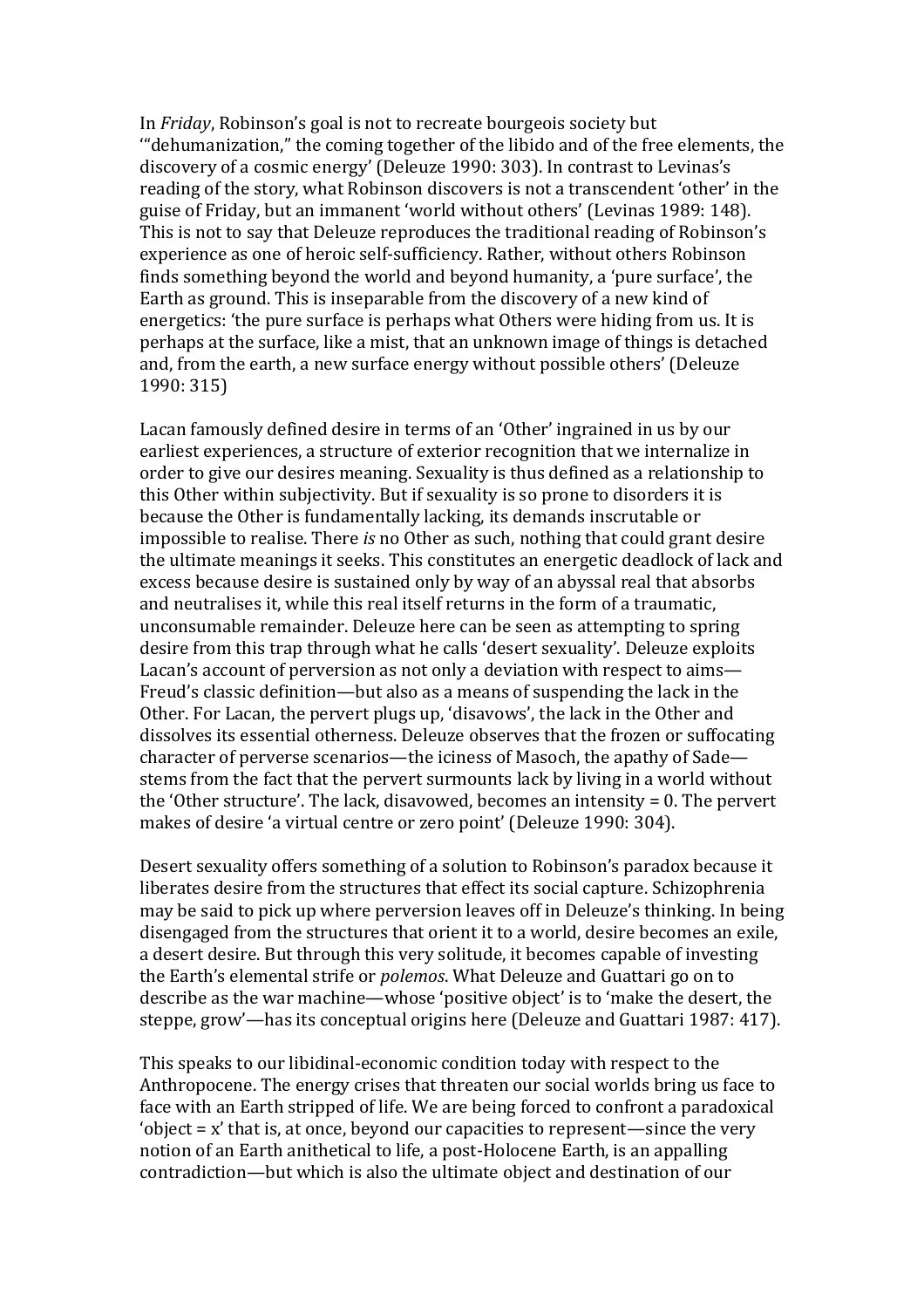capitalist desires. Desert Earth is our Anthropocene body without organs. To this extent, we are mired in Robinson's paradox, driven to reproduce our world even in the absence of the natural resources presupposed by it. But, following Deleuze, does this paradox not appear to provide us with the terms of its resolution? The Anthropocene, even as it signals the rampant anthropomorphisation of the planet, provides the conditions by which desire can become consistent with the Earth's 'inhumanity' precisely through the elemental strife revealed in the falling away of the world.

#### References

Benjaminsen, Tor A., and Gunnyor Berge (2004) 'Myths of Timbuktu: From African El Dorado to Desertificationǯ, *International Journal of Political Economy*, vol. 34, no. 1, pp. 31–59.

Berger, Alan (2006) *Drosscape: Wasting Land in Urban America*, New York: Princeton Architectural Press.

Bestelmeyer, Brandon T., Gregory S. Okin, Michael C. Duniway, Steven R. Archer, Nathan F. Sayre, Jebediah C. Williamson, and Jeffrey E. Herrick (2015) ǮDesertification, Land Use, and the Transformation of Global Drylandsǯ, *Frontiers in Ecology and the Environment*, vol. 13, issue 1: pp. 28–36.

Deleuze, Gilles (1983) *Nietzsche and Philosophy*, trans. Hugh Tomlinson, New York: Columbia University Press.

Deleuze, Gilles (1990) *The Logic of Sense*, Constantin V. Boundas (ed.), trans. Mark Lester with Charles Stivale, New York: Columbia University Press.

Deleuze, Gilles (1994) *Difference and Repetition*, trans. Paul Patton, New York: Columbia University Press.

Deleuze, Gilles (2004) *Desert Islands and Other Texts: 1953-1974*, trans. Michael Taormina, David Lapoujade (ed.), Los Angeles: Semiotext(e).

Deleuze, Gilles (2015) *What is Grounding?*, from a transcription by Pierre Lefebvre, eds. Tony Yanick, Jason Adams and Mohammad Salemy, trans. Arjen Kleinherenbrink, Grand Rapids: &&& Publishing.

Deleuze, Gilles and Félix Guattari (1983) *Anti-Oedipus: Capitalism and Schizophrenia*, trans. Robert Hurley, Mark Seem, and Helen R. Lane, Minneapolis: University of Minnesota Press.

Deleuze, Gilles and Félix Guattari (1987) *A Thousand Plateaus: Capitalism and Schizophrenia*, trans. Brian Massumi, Minneapolis: University of Minnesota Press.

Deleuze, Gilles and Félix Guattari (1994), *What is Philosophy?*, trans. Hugh Tomlinson and Graham Burchell, New York: Columbia University Press.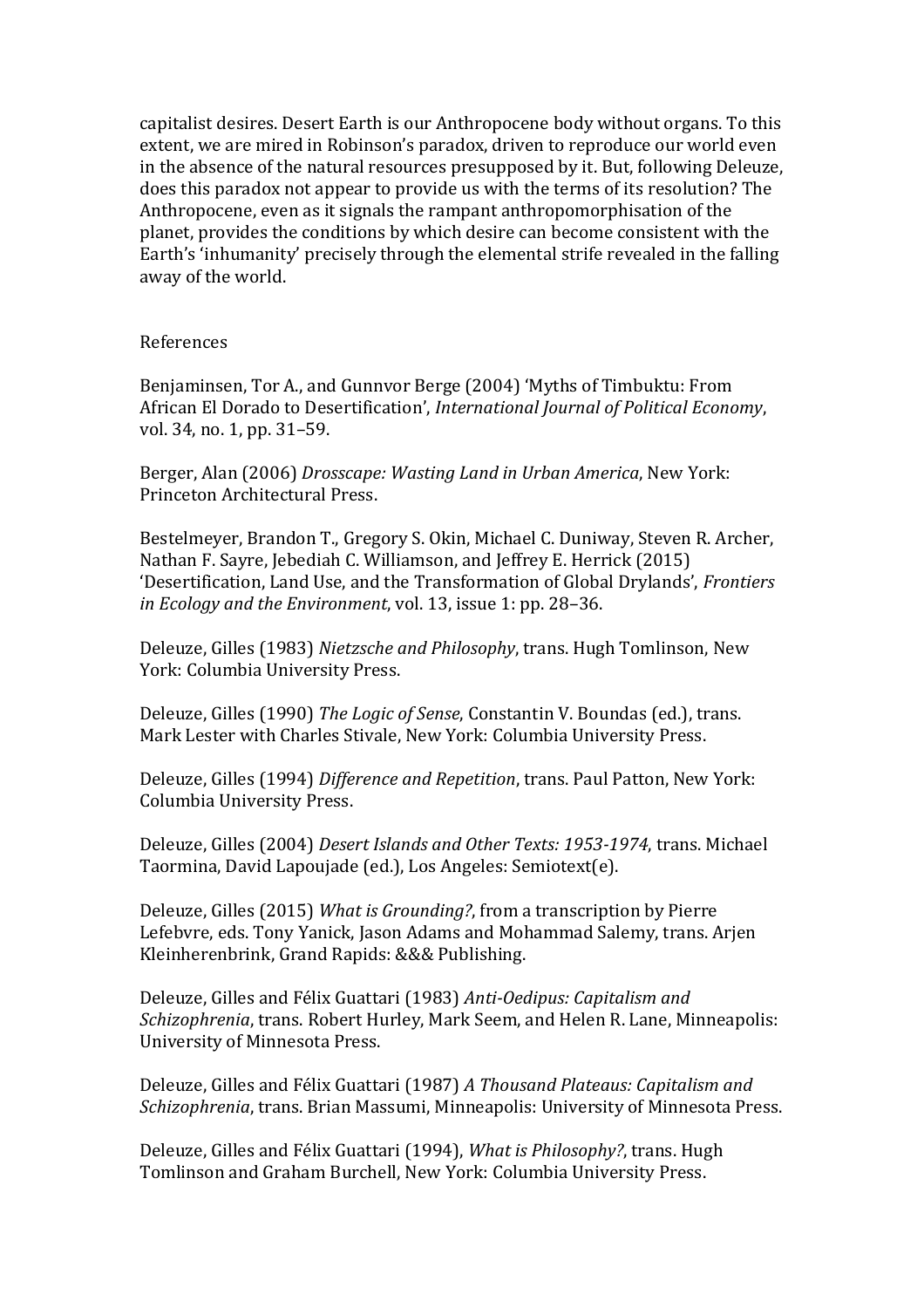Eswaran, Hari, Paul Reich, and Taweesak Vearaslip (2006) 'A Global Assessment of Land Quality in the Anthropoceneǯ, *Proceedings of The International Conference on Soil, Water, and Environmental Quality: Issues and Strategies*, Indian Society of Soil Science, pp. 119-131.

Farley, Paul and Michael Symmons Roberts (2012) *Edgelands: Journeys into England's True Wilderness*, London: Vintage.

Flaxman, Gregory (2012) *Gilles Deleuze and the Fabulation of Philosophy volume 1*, University of Minnesota Press.

Gasché, Rodolphe (2014) *Geophilosophy: On Gilles Deleuze and Felix Guattari's What Is Philosophy?,* Evanston: Northwestern University Press.

Hallward, Peter (2006) *Out of This World: Deleuze and the Philosophy of Creation*, London: Verso.

Heidegger, Martin (1968) *What is Called Thining?* trans. J. Glenn Gray, New York: Harper & Row.

Heidegger, Martin (1971) *Poetry, Language, Thought*, trans. Albert Hofstadter, New York: Harper & Row.

Koolhaas, Rem (2013) 'Junkspace', in Rem Koolhaas and Hal Foster, *Junkspace with Running Room*, London: Notting Hill Editions, pp. 3-37.

Lambert, Gregg (2005) 'What the Earth Thinks', in Ian Buchanan and Gregg Lambert (eds), *Deleuze and Space*, Edinburgh: Edinburgh University Press, pp. 220-39.

Lefebvre, Henri (1991) *The Production of Space*, trans Donald Nicholson-Smith, Oxford: Blackwell.

Levinas, Emmanuel (1989) *The Levinas Reader*, ed. Seán Hand, Oxford: Blackwell.

Morton, Timothy (2007) *Ecology Without Nature: Rethinking Environmental Aesthetics*, Cambridge: Harvard University Press.

Nietzsche, Friedrich (1997) *On the Genealogy of Morality*, trans. Carol Diethe, Cambridge: Cambridge University Press.

Nietzsche, Friedrich (2006) *Thus Spoke Zarathustra: A Book for All and None*, trans. Adrian Del Caro, Cambridge: Cambridge University Press.

Schneidau, Herbert N. (1976) *Sacred Discontent: The Bible and Western Tradition*, Berkley: University of California Press.

Shepard, Paul (1982) *Nature and Madness*, Athens: University of Georgia Press.